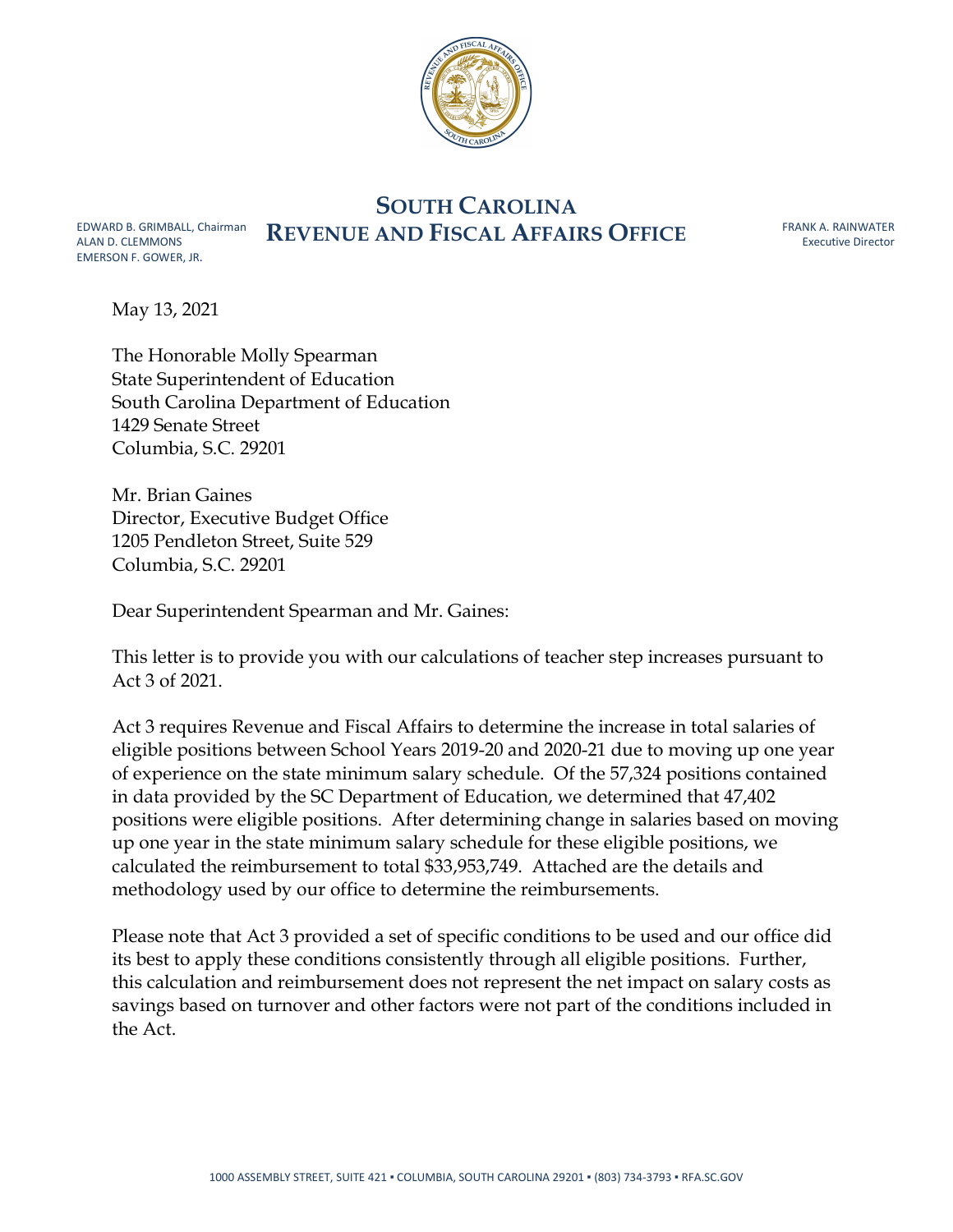The Honorable Molly Spearman Mr. Brian Gaines Page 2 of 2 May 13, 2021

In closing, I would to extend our appreciation to the finance staff at the Department of Education for all their assistance in helping with this analysis. If I may be of further assistance, please do not hesitate to contact me.

Sincerely,

Frank A. Rainwater Executive Director

FAR/lhj

Enclosures: 2

cc: Ms. Melanie Barton, Governor's Office Mr. Grant Gibson, Senate Finance Committee Ms. Beth Quick, Executive Budget Office Mr. Billy Quinlan, Executive Budget Office Ms. Kenzie Riddle, House Ways and Means Committee Ms. Nancy Williams, Department of Education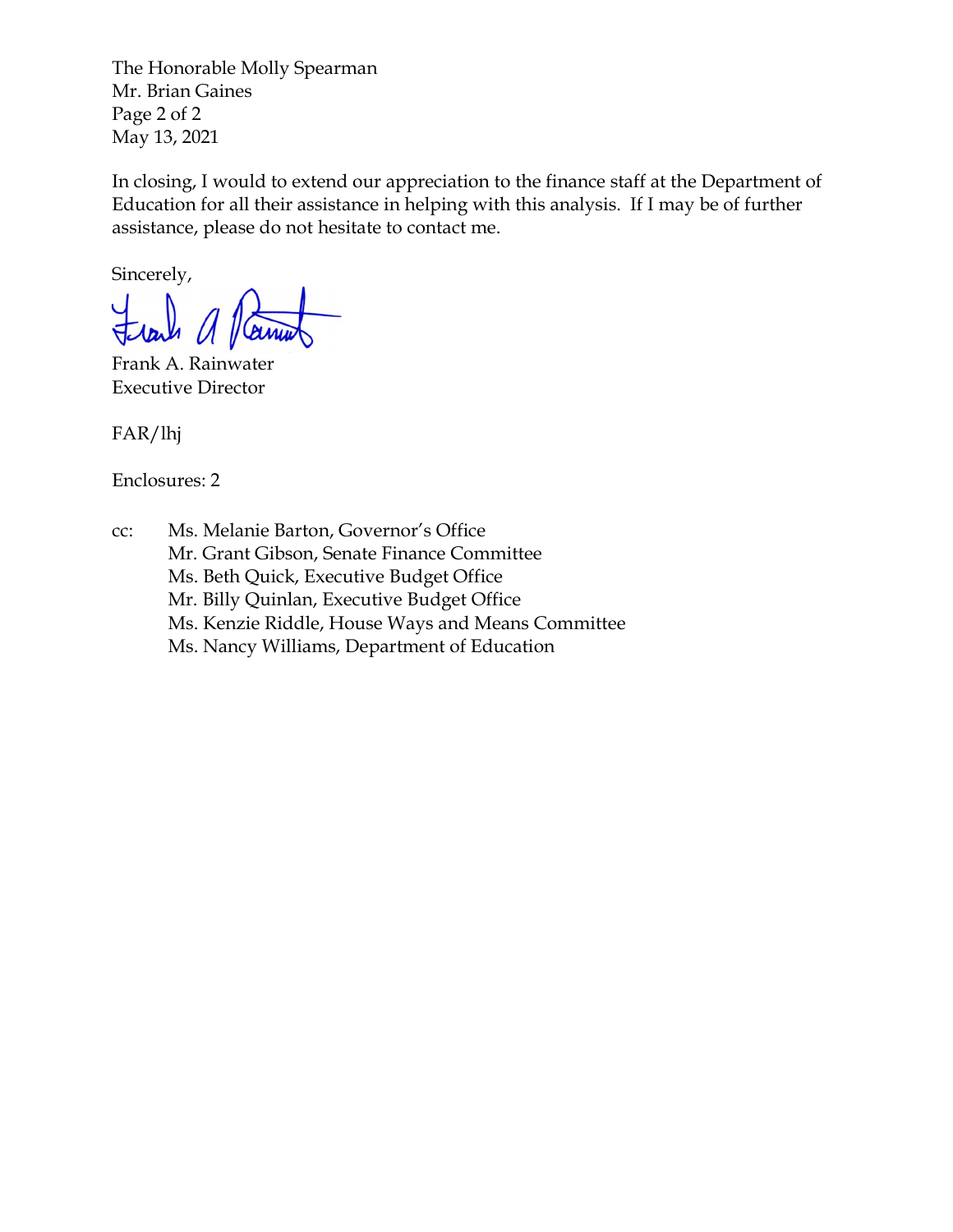## **REIMBURSEMENTS FOR TEACHER STEP INCREASE - ACT 3 OF 2021**

Act 3 of 2021 (H. 3609) requires the Revenue and Fiscal Affairs Office (RFA) to determine the reimbursement to local districts based on the actual increased cost in salaries, including fringe, for eligible positions moving up one year on the State Minimum Salary Schedule (SMSS). The Executive Budget Office is required to distribute the cumulative amount to the South Carolina Department of Education (SCDE) who shall distribute the funds to each school district. This calculation does not represent the net cost in salaries for the step as cost savings from turnover is not included in the calculation.

SCDE provided the number of positions that were eligible for the step increase in accordance with Act 91 of 2019, Part 1.B. Proviso 1.A.36. Positions are reported for School Year 2019-2020 as of the end of the school year and for 2020-2021 as of March 1, 2021. In accordance with the proviso, positions must be in a regular school district, statewide charter district, Palmetto Unified, or DJJ. This proviso does not include positions in the Governor's Schools or School for the Deaf and Blind.

The act specifies that the increase is the amount of total salaries in School Year 2020- 2021 when compared to School Year 2019-2020 due to the change in the salaries of eligible positions for the step increase that are in the same school district in School Year 2020-2021 as they were in School Year 2019-2020 due to moving up one year of experience on the SMSS. RFA is directed to include the increase for position codes eligible for the step increase that have no experience rating or credentials associated with their respective position codes.

For 2019-2020, the data provided by SCDE is from the Professional Certified Staff system. These data provided the funded FTE for each position adjusted for the percentage of federal funding and number of days worked. The data provided for 2020- 2021 is from the South Carolina Educator System. These data provided the funded FTE adjusted only for the percentage of federal funding. RFA then adjusted the funded FTE by the percentage of the first 135 days worked to determine the equivalent level of statefunded FTEs for 2020-2021.

Anderson District 81 formed in 2020-2021 with teachers included in Anderson District 5 for 2019-2020. These teachers are assumed to be in the same district for the purposes of the step calculation if the teacher was in Anderson 5 in 2019-2020 and in Anderson 81 in 2020-2021.

The step calculations for Palmetto Unified and DJJ school districts are increased by 1.24 to account for twelve months of operation pursuant to Section 24-25-35.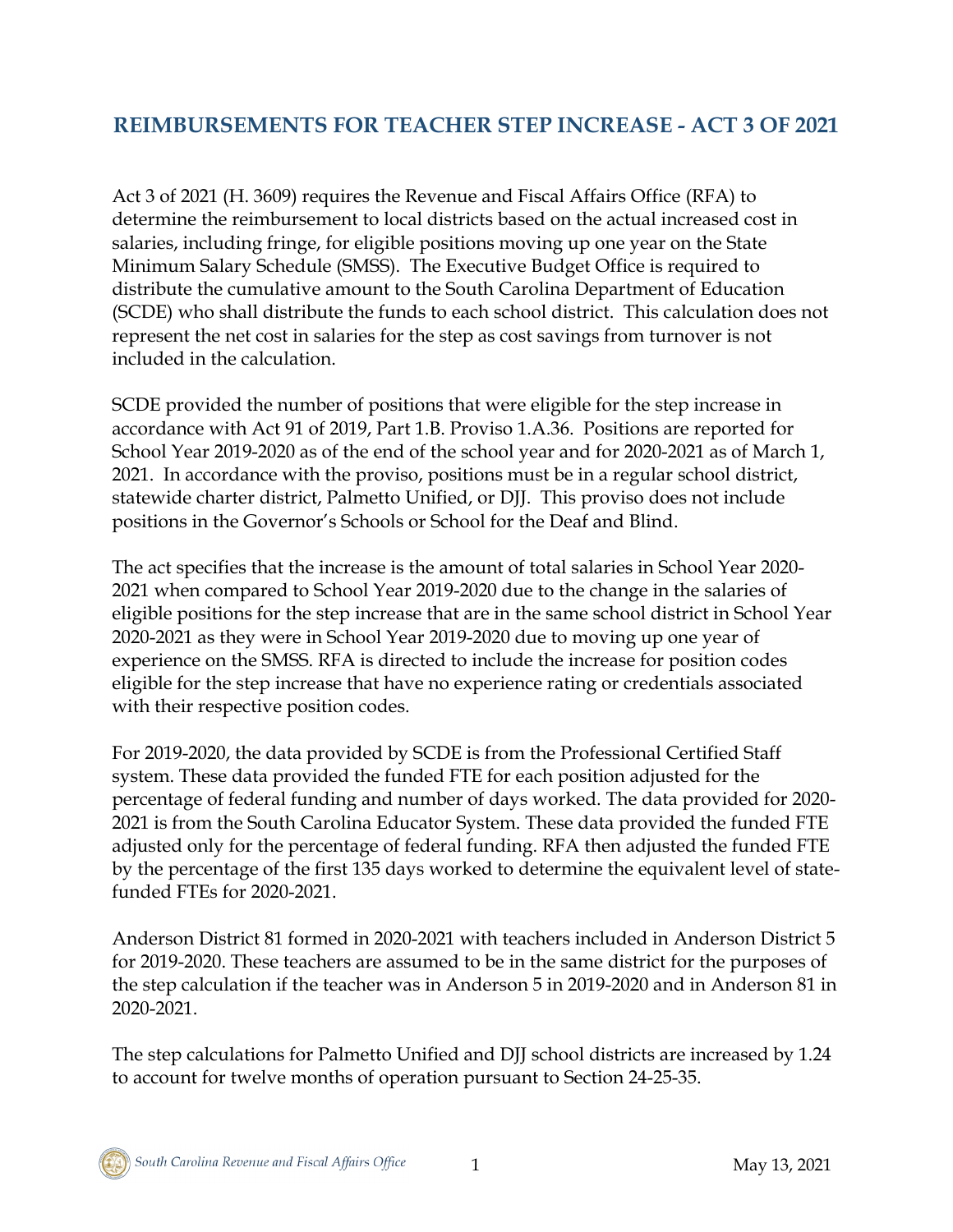### Certified Positions

In order to calculate the increase for eligible positions, RFA determined the number of state-funded full-time equivalent eligible positions in each district in School Year 2019- 2020 and then compared those positions to the records provided for School Year 2020- 2021. The following adjustments were made to ensure that the positions remained in the school district:

- Any position not employed in the same district is excluded.
- Any position that increased funded FTE from 2019-2020 to 2020-2021 was allocated the step increase for the part of an FTE that was a state-funded position in 2019-2020. (For example, a state-funded 0.85 FTE in 2019-2020 employed as a 1.0 FTE in 2020-2021 is allocated 0.85 \* the step increase so long as the position is in the same district)
- Any position decreased funded FTE from 2019-2020 to 2020-2021 was allocated the step increase for the part of an FTE that remained a state-funded position in 2020-2021. (For example, a state-funded 1.0 FTE in 2019-2020 employed as a 0.5 state-funded FTE in 2020-2021 is allocated 0.5 \* the step increase so long as the position is in the same district)

The following adjustments were made to ensure that the total increase is due to moving up one year of experience on the SMSS:

- Any position that changed in educational level from 2019-2020 to 2020-2021 is allocated the step increase based upon the educational level as of 2019-2020 because the act specifies that the step is due to moving up one-year of experience, which would not include any change in educational level. Further, increases for educational level were not suspended by Act 135 of 2020 for which Act 3 removed the suspension of the step increase.
- Certified positions must have a current certificate reported for 2019-2020 and 2020-2021 to be allocated a step increase.
- Positions with a class code of "A" for pre-bachelors in 2019-2020 or 2020-2021 are not included in the step calculation.

### Non-Certified Positions

In order to determine the state funding for non-certified positions, RFA used the Teacher Salary Supplement formula published by SCDE in the South Carolina Educator System Compensation User Manual<sup>[1](#page-3-0)</sup> and compared those calculations to the SMSS. Based upon discussions with the department, the non-certified position step increase is calculated using the published formula with a base EIA factor and a revised EIA factor.

<span id="page-3-0"></span> <sup>1</sup> [https://ed.sc.gov/finance/financial-services/manual-handbooks-and-guidelines/south-carolina](https://ed.sc.gov/finance/financial-services/manual-handbooks-and-guidelines/south-carolina-educator-system-compensation-user-manual/south-carolina-educator-system-user-manual/)[educator-system-compensation-user-manual/south-carolina-educator-system-user-manual/](https://ed.sc.gov/finance/financial-services/manual-handbooks-and-guidelines/south-carolina-educator-system-compensation-user-manual/south-carolina-educator-system-user-manual/)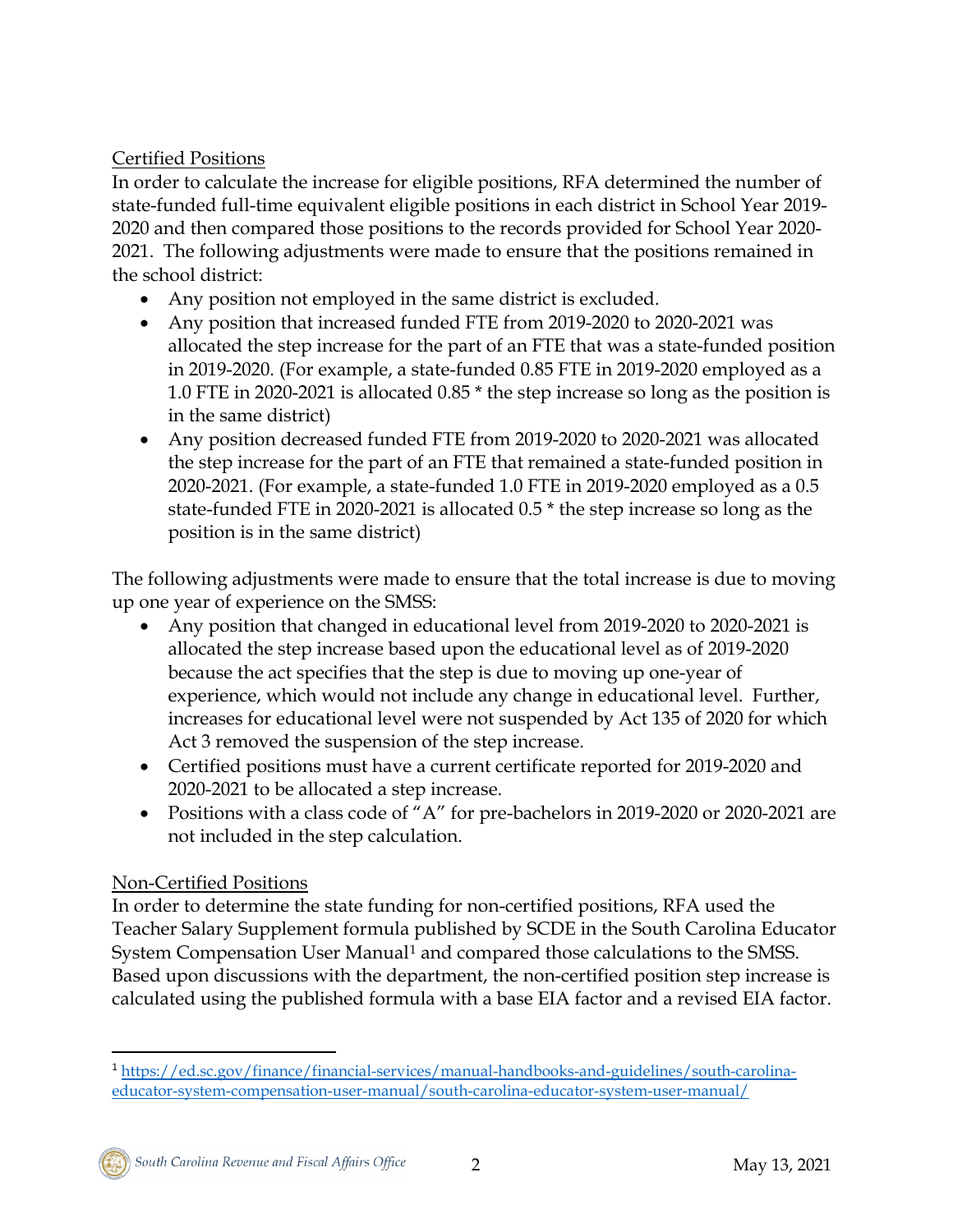The step amount is the difference between the two calculations. SCDE provided a base EIA factor of 0.12205, and the revised factor is 0.14775.

Retired teachers are included in the non-certified teacher salary supplement calculation by SCDE but are not included in this step calculation. The SMSS stops at 23 years of experience, and no step increase is allocated for teachers beyond 23 years of experience. Retired teachers are assumed to have reached the maximum number of years of experience on the SMSS in order to retire, and therefore, are not included in a step calculation.

For the purposes of this calculation, the 2019-2020 salary and federal funds data were used to calculate the base salary and the revised salary using the two EIA factors. The difference is the step amount. For any position that is a lower funded FTE in 2020-2021 than in 2019-2020, the calculated step increase was then multiplied by the ratio of the 2020-2021 funded FTE / 2019-2020 funded FTE.

Non-certified Positions include: 09 Retired Teacher (excluded – see above), 18 ROTC Instructor, 36 School Nurse, 37 Occupational/Physical Therapist, 38 Orientation/Mobility Specialist, 39 Audiologist, and 40 Social Worker (Code 38 is not listed in the manual but is added per discussion with SCDE staff)

This calculation can result in step increase amounts that exceed the maximum step that occurs in the teacher salary schedule, which is \$1,265 for 2019-20. Since the act specifies that the step increase is the actual increased cost in the SMSS, any non-certified position with a salary amount that results in a step amount exceeding the \$1,265 salary schedule maximum step is reduced to \$1,265.

Non-certified Position Formula ((Salary – Federal Funds) \* current EIA Factor) / 1 + current EIA Factor

*Example 1*

2019-2020 - Salary: \$42,092; Reported Federal Salary: \$0; Funded FTE: 1.0 2020-2021 Funded FTE: 1.0

 $((\$42,092-0) *0.12205) / (1+0.12205) = \$4,578.52$  $((\$42,092-0) *0.14775) / (1+0.14775) = \$5,418.51$ 

Difference: \$5,418.51-\$4,578.52=\$839.99

FTE adjustment: 1.0 /1.0= 1.0

Step: \$839.99 \* 1.0 = \$839.99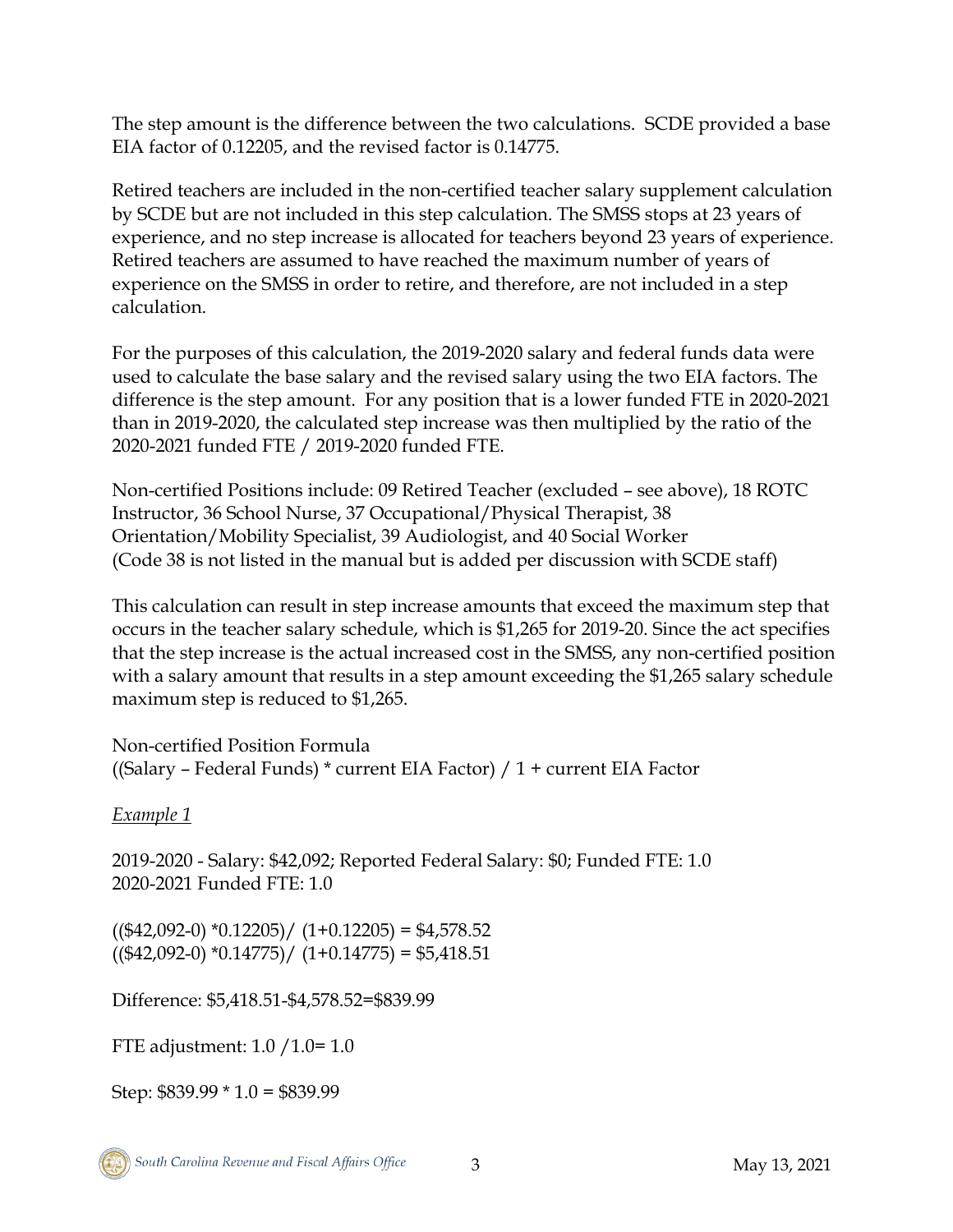#### *Example 2*

2019-2020 - Salary: \$42,092; Reported Federal Salary: \$0; Funded FTE: 1.0 2020-2021 Funded FTE: 0.78

 $((\$42,092-0)$  \*0.12205)/  $(1+0.12205) = \$4,578.52$  $((\$42,092-0) *0.14775) / (1+0.14775) = $5,418.51$ 

Difference: \$5,418.51-\$4,578.52=\$839.99

FTE adjustment: 0.78/1.0=0.78

Step: \$839.99\*0.78 =\$655.19

*Example 3*

2019-2020 - Salary: \$72,296; Reported Federal Salary: \$35,068; Funded FTE: 0.52 2020-2021 Funded FTE: 0.51

 $((\$72,296 - \$35,068) *0.12205) / (1+0.12205) = \$4,049.44$  $((\$72,296-\$35,068)*0.14775) / (1+0.14775) = \$4,792.37$ 

\$4,792.37 - \$4,049.44= \$742.93 FTE adjustment: 0.51/0.52=0.98

Step: \$742.93 \* 0.98=\$728.64

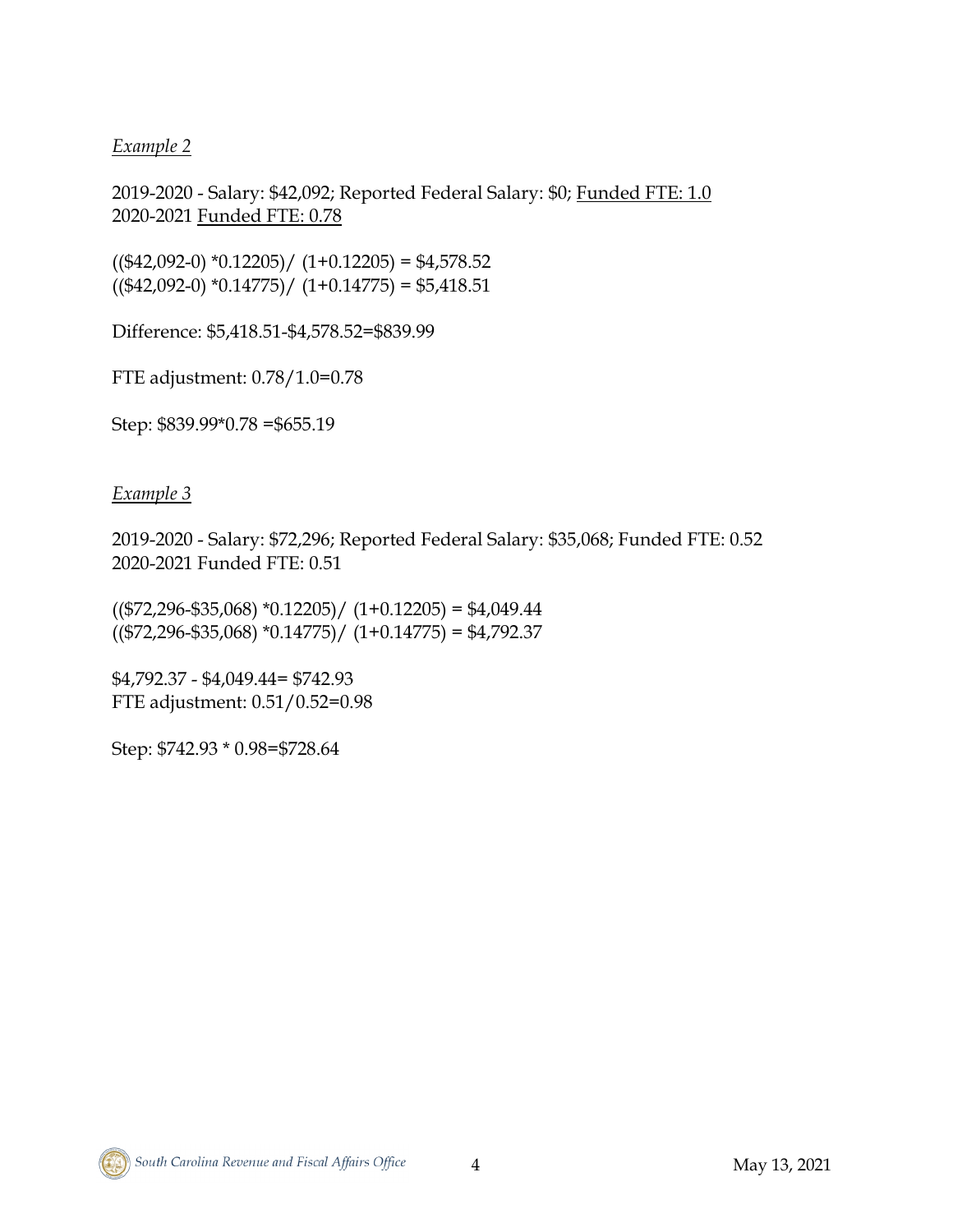#### **Reimbursements for Teacher Step Increase - Act 3 of 2021**

|                      |                     |                     | <b>State Funded FTEs for</b> |                    |               |              |
|----------------------|---------------------|---------------------|------------------------------|--------------------|---------------|--------------|
|                      | FY 2019-20          | FY 2020-21          | <b>Positions in Same</b>     |                    |               |              |
|                      | <b>State Funded</b> | <b>State Funded</b> | District in FY 2019-20       | <b>Salary Step</b> |               |              |
| <b>District Name</b> | <b>FTEs</b>         | <b>FTEs</b>         | & FY 2020-21                 | Increase           | <b>Fringe</b> | <b>Total</b> |
| Abbeville            | 236.9               | 231.7               | 204.2                        | \$94,788           | \$28,872      | \$123,660    |
| Aiken                | 1,638.3             | 1,638.6             | 1,389.0                      | \$751,130          | \$228,794     | \$979,924    |
| Allendale            | 80.6                | 83.4                | 59.4                         | \$33,359           | \$10,161      | \$43,520     |
| Anderson 1           | 618.1               | 619.0               | 530.9                        | \$304,649          | \$92,796      | \$397,445    |
| Anderson 2           | 237.5               | 231.8               | 196.6                        | \$113,857          | \$34,681      | \$148,538    |
| Anderson 3           | 178.4               | 179.9               | 148.8                        | \$83,315           | \$25,378      | \$108,693    |
| Anderson 4           | 211.0               | 213.6               | 193.5                        | \$113,878          | \$34,687      | \$148,565    |
| Anderson 5           | 928.3               | 910.4               | 762.8                        | \$388,087          | \$118,211     | \$506,298    |
| Anderson Alternative | 14.0                | 11.0                | 9.0                          | \$5,027            | \$1,531       | \$6,558      |
| Anderson 80          | 29.0                | 29.0                | 27.0                         | \$17,321           | \$5,276       | \$22,597     |
| Anderson 81*         | n/a                 | 26.5                | 22.7                         | \$12,257           | \$3,734       | \$15,991     |
| Bamberg 1            | 98.4                | 100.6               | 87.2                         | \$41,945           | \$12,776      | \$54,721     |
| Bamberg 2            | 55.4                | 58.0                | 46.7                         | \$22,841           | \$6,957       | \$29,798     |
| Barnwell 19          | 36.8                | 35.0                | 29.8                         | \$12,328           | \$3,755       | \$16,083     |
| <b>Barnwell 29</b>   | 62.1                | 58.4                | 47.4                         | \$28,266           | \$8,610       | \$36,876     |
| Barnwell 45          | 143.1               | 144.9               | 118.8                        | \$59,670           | \$18,175      | \$77,845     |
| Barnwell 80          | 12.3                | 13.0                | 12.3                         | \$6,928            | \$2,110       | \$9,038      |
| <b>Beaufort</b>      | 1,760.7             | 1,855.1             | 1,482.9                      | \$855,994          | \$260,736     | \$1,116,730  |
| Beaufort 80          | 17.7                | 20.0                | 9.0                          | \$4,946            | \$1,507       | \$6,453      |
| Berkeley             | 2,429.3             | 2,592.0             | 2,127.2                      | \$1,132,685        | \$345,016     | \$1,477,701  |
| Calhoun              | 121.8               | 122.5               | 110.4                        | \$56,176           | \$17,111      | \$73,287     |
| Charleston           | 3,653.3             | 3,911.0             | 3,110.3                      | \$1,818,922        | \$554,044     | \$2,372,966  |
| Cherokee             | 637.4               | 638.9               | 581.8                        | \$327,568          | \$99,777      | \$427,345    |
| Chester              | 383.6               | 386.0               | 308.9                        | \$154,387          | \$47,026      | \$201,413    |
| Chesterfield         | 493.9               | 504.5               | 428.8                        | \$200,171          | \$60,972      | \$261,143    |
| Clarendon 1          | 50.7                | 52.7                | 41.6                         | \$24,535           | \$7,473       | \$32,008     |
| Clarendon 2          | 170.9               | 173.3               | 132.1                        | \$75,522           | \$23,004      | \$98,526     |
| Clarendon 3          | 84.1                | 87.7                | 71.6                         | \$31,242           | \$9,516       | \$40,758     |
| Clarendon 80         | 9.0                 | 9.0                 | 9.0                          | \$6,715            | \$2,045       | \$8,760      |
| Colleton             | 343.9               | 345.7               | 279.1                        | \$144,773          | \$44,098      | \$188,871    |
| Darlington           | 705.1               | 700.0               | 581.7                        | \$322,793          | \$98,323      | \$421,116    |
| Dillon 3             | 90.0                | 89.4                | 76.9                         | \$39,585           | \$12,058      | \$51,643     |
|                      |                     |                     |                              |                    |               |              |
| Dillon 4             | 214.1               | 215.0               | 180.8<br>10.6                | \$76,039           | \$23,161      | \$99,200     |
| Dillon 80            | 11.6                | 11.6                |                              | \$6,283            | \$1,914       | \$8,197      |
| Dorchester 2         | 1,657.5             | 1,683.2             | 1,404.6                      | \$772,522          | \$235,310     | \$1,007,832  |
| Dorchester 4         | 183.7               | 190.1               | 168.8                        | \$88,751           | \$27,034      | \$115,785    |
| Dorchester 80        | 26.8                | 28.0                | 23.3                         | \$12,607           | \$3,840       | \$16,447     |
| Edgefield            | 266.0               | 268.3               | 222.9                        | \$113,698          | \$34,632      | \$148,330    |
| Fairfield            | 272.5               | 278.2               | 238.3                        | \$143,624          | \$43,748      | \$187,372    |
| Florence 1           | 1,223.5             | 1,260.1             | 1,044.4                      | \$541,834          | \$165,043     | \$706,877    |
| Florence 2           | 77.9                | 77.0                | 74.9                         | \$38,601           | \$11,758      | \$50,359     |
| Florence 3           | 204.2               | 215.9               | 163.4                        | \$89,169           | \$27,161      | \$116,330    |
| Florence 4           | 47.0                | 44.7                | 34.0                         | \$20,610           | \$6,278       | \$26,888     |
| Florence 5           | 85.3                | 87.8                | 81.9                         | \$34,200           | \$10,417      | \$44,617     |
| Georgetown           | 651.6               | 664.9               | 563.1                        | \$279,866          | \$85,247      | \$365,113    |
| Greenville           | 5,195.6             | 5,380.1             | 4,592.5                      | \$2,551,078        | \$777,058     | \$3,328,136  |
| Greenwood 50         | 558.7               | 607.6               | 482.2                        | \$221,590          | \$67,496      | \$289,086    |
| Greenwood 51         | 64.8                | 63.2                | 56.2                         | \$34,705           | \$10,571      | \$45,276     |
| Greenwood 52         | 103.1               | 102.8               | 85.1                         | \$41,590           | \$12,668      | \$54,258     |
| Greenwood 80         | 17.0                | 17.0                | 15.0                         | \$7,586            | \$2,311       | \$9,897      |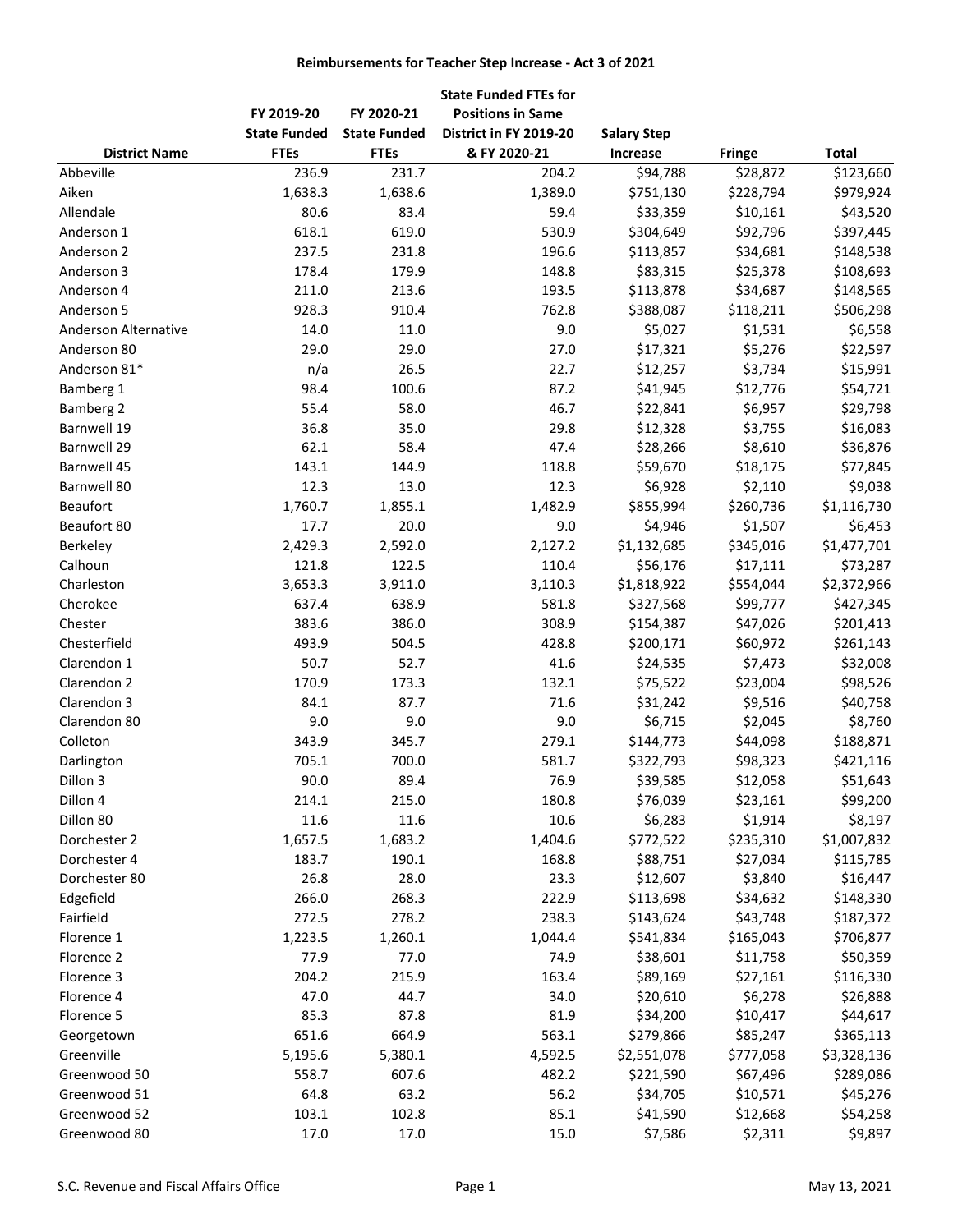#### **Reimbursements for Teacher Step Increase - Act 3 of 2021**

|                                          |                     |                     | <b>State Funded FTEs for</b> |                    |             |              |
|------------------------------------------|---------------------|---------------------|------------------------------|--------------------|-------------|--------------|
|                                          | FY 2019-20          | FY 2020-21          | <b>Positions in Same</b>     |                    |             |              |
|                                          | <b>State Funded</b> | <b>State Funded</b> | District in FY 2019-20       | <b>Salary Step</b> |             |              |
| <b>District Name</b>                     | <b>FTEs</b>         | <b>FTEs</b>         | & FY 2020-21                 | <b>Increase</b>    | Fringe      | <b>Total</b> |
| Hampton 1                                | 164.7               | 149.3               | 135.1                        | \$68,473           | \$20,857    | \$89,330     |
| Hampton 2                                | 48.8                | 49.8                | 32.8                         | \$24,121           | \$7,347     | \$31,468     |
| Horry                                    | 3,126.9             | 3,309.5             | 2,809.7                      | \$1,558,678        | \$474,773   | \$2,033,451  |
| Jasper                                   | 156.6               | 172.0               | 106.9                        | \$61,534           | \$18,743    | \$80,277     |
| Kershaw                                  | 737.7               | 767.7               | 658.9                        | \$339,107          | \$103,292   | \$442,399    |
| Lancaster                                | 930.7               | 965.0               | 825.5                        | \$437,294          | \$133,200   | \$570,494    |
| Laurens 55                               | 413.6               | 433.2               | 346.8                        | \$168,066          | \$51,193    | \$219,259    |
| Laurens 56                               | 208.6               | 206.2               | 173.0                        | \$71,054           | \$21,643    | \$92,697     |
| Lee                                      | 99.6                | 101.1               | 80.6                         | \$48,987           | \$14,922    | \$63,909     |
| Lexington 1                              | 2,098.4             | 2,134.9             | 1,832.4                      | \$1,067,014        | \$325,012   | \$1,392,026  |
| Lexington 2                              | 680.5               | 698.5               | 590.0                        | \$318,956          | \$97,154    | \$416,110    |
| Lexington 3                              | 154.6               | 161.0               | 135.5                        | \$74,821           | \$22,790    | \$97,611     |
| Lexington 4                              | 223.1               | 230.3               | 194.5                        | \$108,572          | \$33,071    | \$141,643    |
| Lexington/Richland 5                     | 1,394.0             | 1,433.5             | 1,260.2                      | \$708,066          | \$215,677   | \$923,743    |
| McCormick                                | 55.3                | 54.6                | 47.3                         | \$23,031           | \$7,015     | \$30,046     |
| Marion 10                                | 299.4               | 310.4               | 236.9                        | \$112,978          | \$34,413    | \$147,391    |
| Marlboro                                 | 256.1               | 257.0               | 198.2                        | \$91,282           | \$27,805    | \$119,087    |
| Newberry                                 | 468.0               | 464.4               | 412.2                        | \$226,214          | \$68,905    | \$295,119    |
| Oconee                                   | 801.7               | 809.9               | 730.5                        | \$395,899          | \$120,591   | \$516,490    |
| Orangeburg                               | 879.6               | 841.6               | 739.5                        | \$336,168          | \$102,397   | \$438,565    |
| Orangeburg 80                            | 10.2                | 10.5                | 8.7                          | \$6,203            | \$1,889     | \$8,092      |
| Pickens                                  | 1,062.3             | 1,074.3             | 950.8                        | \$528,145          | \$160,873   | \$689,018    |
| Richland 1                               | 1,980.7             | 2,087.1             | 1,690.5                      | \$924,987          | \$281,751   | \$1,206,738  |
| Richland 2                               | 2,057.6             | 2,109.2             | 1,792.5                      | \$1,006,633        | \$306,621   | \$1,313,254  |
| Saluda                                   | 153.1               | 157.4               | 127.0                        | \$69,147           | \$21,062    | \$90,209     |
| Spartanburg 1                            | 363.4               | 362.2               | 320.3                        | \$187,163          | \$57,010    | \$244,173    |
| Spartanburg 2                            | 678.8               | 696.1               | 600.7                        | \$335,910          | \$102,318   | \$438,228    |
| Spartanburg 3                            | 195.1               | 195.2               | 174.0                        | \$103,790          | \$31,615    | \$135,405    |
| Spartanburg 4                            | 169.5               | 168.6               | 147.2                        | \$79,356           | \$24,172    | \$103,528    |
| Spartanburg 5                            | 643.7               | 677.6               | 586.7                        | \$328,988          | \$100,210   | \$429,198    |
| Spartanburg 6                            | 771.9               | 801.9               | 698.2                        | \$387,148          | \$117,925   | \$505,073    |
| Spartanburg 7                            | 700.5               | 709.5               | 573.3                        | \$300,958          | \$91,672    | \$392,630    |
| Spartanburg 80                           | 21.0                | 21.0                | 17.0                         | \$9,045            | \$2,755     | \$11,800     |
| Spartanburg 81                           | 33.9                | 39.0                | 32.6                         | \$19,495           | \$5,938     | \$25,433     |
| Spartanburg 82                           | 21.9                | 22.0                | 18.0                         | \$10,573           | \$3,221     | \$13,794     |
| Sumter                                   | 1,031.5             | 1,031.9             | 914.3                        | \$486,564          | \$148,207   | \$634,771    |
| Union                                    | 249.1               | 255.5               | 211.8                        | \$119,483          | \$36,395    | \$155,878    |
| Williamsburg                             | 212.7               | 213.0               | 168.7                        | \$93,073           | \$28,350    | \$121,423    |
| York 1                                   | 368.2               | 376.1               | 320.0                        | \$176,698          | \$53,822    | \$230,520    |
| York 2                                   | 623.8               | 645.2               | 566.6                        | \$347,188          | \$105,753   | \$452,941    |
| York 3                                   | 1,283.4             | 1,331.8             | 1,107.2                      | \$610,673          | \$186,011   | \$796,684    |
| York 4                                   |                     | 1,319.9             | 1,087.1                      | \$668,470          | \$203,616   |              |
|                                          | 1,215.7             |                     |                              |                    |             | \$872,086    |
| SC Public Charter Dist                   | 1,212.9             | 1,137.8             | 634.6                        | \$347,162          | \$105,745   | \$452,907    |
| Charter Institute at Erskine<br>SC DJJ** | 457.5               | 962.0               | 335.6                        | \$210,705          | \$64,181    | \$274,886    |
|                                          | 50.7                | 49.8                | 46.3<br>46.9                 | \$33,522           | \$10,211    | \$43,733     |
| Palmetto Unified**<br><b>Statewide</b>   | 51.9                | 53.1                |                              | \$34,771           | \$10,591    | \$45,362     |
|                                          | 55,210.9            | 57,324.3            | 47,402.3                     | \$26,026,178       | \$7,927,571 | \$33,953,749 |

\*Anderson 81 in Anderson 5 in 2019-20

\*\*SC DJJ and Palmetto Unified increased by 1.24 to account for twelve months of operation pursuant to §24-25-35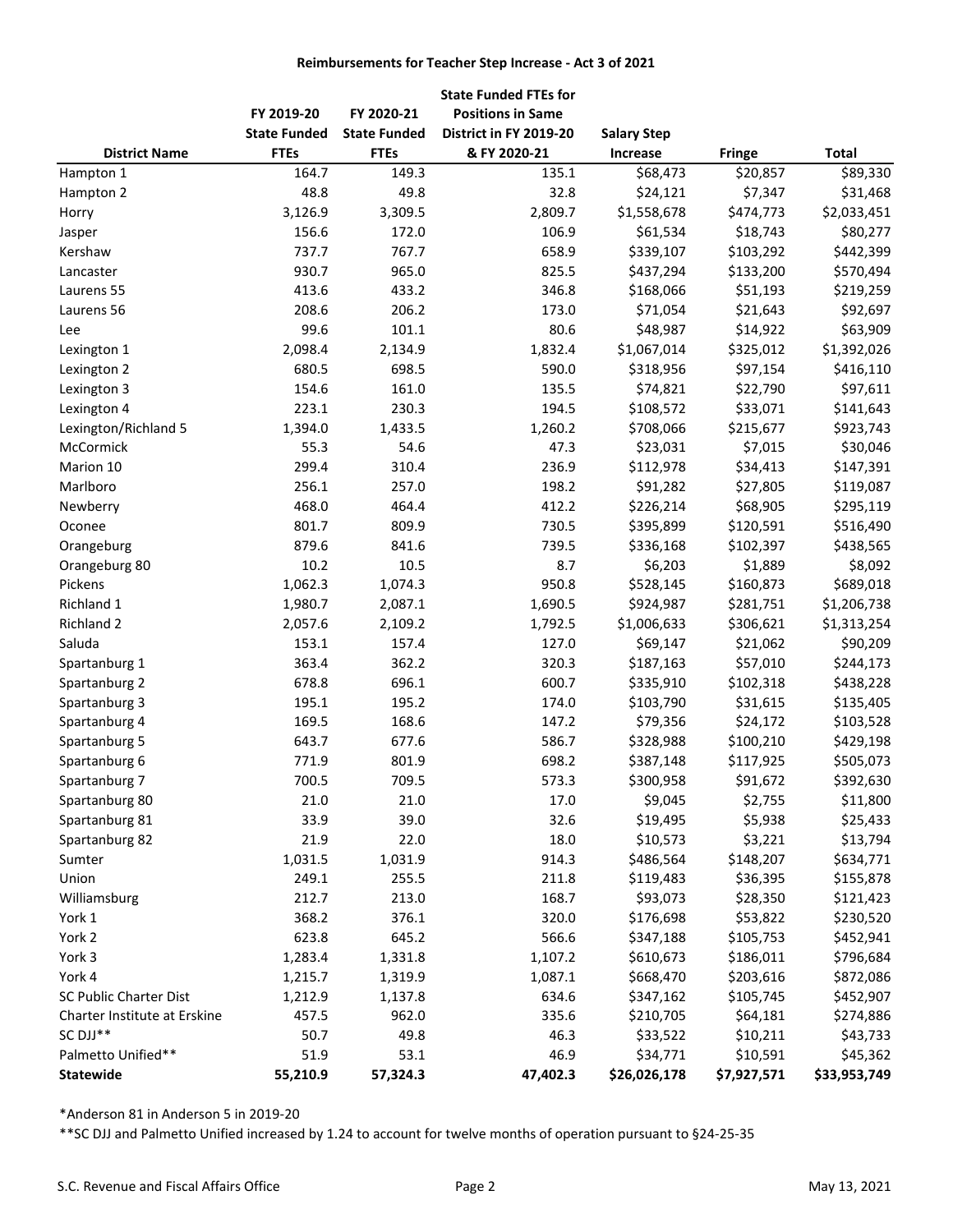

**SOUTH CAROLINA REVENUE AND FISCAL AFFAIRS OFFICE** 

FRANK A. RAINWATER **Executive Director** 

May 27, 2021

EDWARD B. GRIMBALL, Chairman

**ALAN D. CLEMMONS** 

**EMERSON F. GOWER, JR.** 

The Honorable Molly Spearman State Superintendent of Education South Carolina Department of Education 1429 Senate Street Columbia, S.C. 29201

Mr. Brian Gaines Director, Executive Budget Office 1205 Pendleton Street, Suite 529 Columbia, S.C. 29201

Dear Superintendent Spearman and Mr. Gaines:

This letter is to provide you with an update to our calculations of the teacher step increase pursuant to Act 3 of 2021 for the Charter Institute at Erskine.

On May 13, 2021, we provided our calculations of the teacher step increase based upon Act 3. Since that time, we have been made aware of a special circumstance with the Charter Institute at Erskine school district. Four schools transferred into the district from other districts in the state between 2019-2020 and 2020-2021. While the Act specifies that teachers must be in the same district to be eligible for reimbursement, we do not believe that this provision applies when the school changes districts and the teacher would otherwise be eligible for reimbursement had the school not moved. Therefore, we have recalculated the step increase for the Charter Institute at Erskine to account for teachers in these schools that moved into the district since we believe that this is in keeping with the Act.

The table below provides our original calculation, the updated calculation, and the funding difference. Based upon this update, the total statewide funding with fringe increased from \$33,953,749 to \$34,152,407.